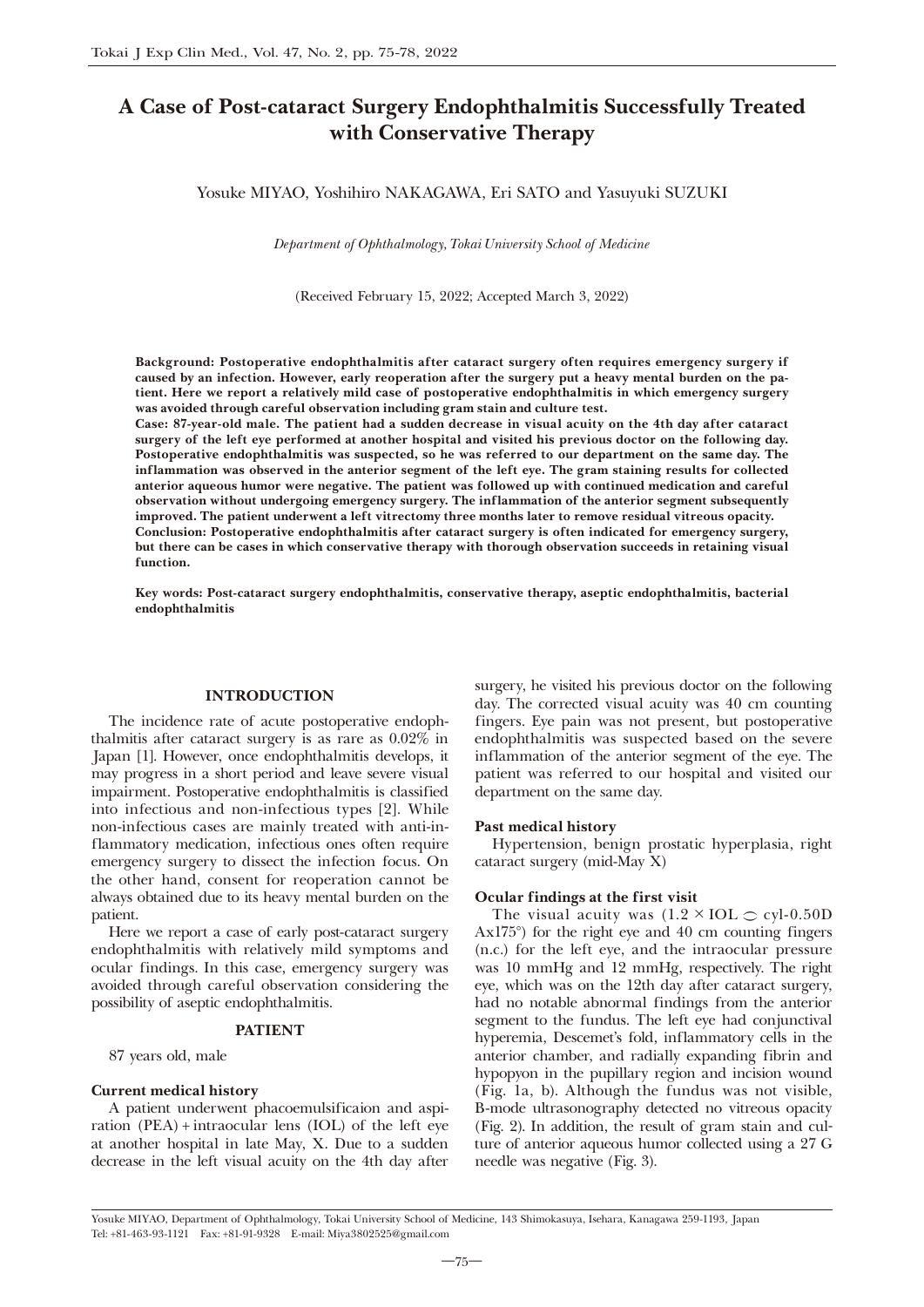

Fig. 1 Photographs of the anterior segment of the left eye at the first visit

- a: Descemet's fold in the anterior eye section  $(\Rightarrow)$ , hypopyon  $(\triangle)$ , and fibrin in the pupillary region of the anterior chamber  $(\triangle)$ .
	- b: Radially expanding fibrin on the incision wound in the anterior chamber  $(\Rightarrow)$ .



Fig. 2 B-mode ultrasonography of the left eye at the first visit No obvious vitreous opacity is observed.



Fig. 3 Gram stain of anterior aqueous humor of the left eye (X100) No obvious bacterial cells but only leukocytes  $(\Rightarrow)$ were detected.

#### Clinical course

The patient received triamcinolone acetonide sub-Tenon injection for anti-inflammatory purposes without emergency surgery. For ophthalmic drops, he continued gatifloxacin hydrate solution, betamethasone sodium phosphate solution, and diclofenac sodium solution, which had been prescribed by his previous doctor. Two days after injection, inflammation of the anterior segment such as fibrin and hypopyon improved, but vitreous opacity, which was not present at the first visit, appeared (Fig. 4). Since the subjective symptoms tended to improve, we monitored the progress without performing a vitrectomy. The bacterial culture of anterior aqueous humor was proved to be negative. Inflammation of the anterior segment of the left eye and vitreous opacity improved over time, but the left visual acuity remained  $0.2 \times IOL$  (0.3  $\times$ + 3.50D) because of residual vitreous opacity (Fig. 5). Therefore, vitrectomy of the left eye was planned approximately three months after the first visit.

The vitreous body was collected during the vitrectomy and submitted for a bacterial culture test and cytopathology. Intraoperatively, we performed retinal photocoagulation and gas tamponade to seal the tear caused by detaching the strongly attached vitreous body. The gram staining and culture of the vitreous body were negative. Cytopathology detected only a small number of neutrophils, lymphocytes, and histocytes. After the vitrectomy, the left visual acuity improved to 0.8 (1.2  $\times$  sph + 0.25D  $\sim$  cyl-0.50D Ax105°). Optical Coherence Tomography (OCT) showed slight macular edema, but no recurrence of inflammation was observed subsequently (Fig. 6).

#### DISCUSSION

The causes of acute postoperative endophthalmitis are divided into infectious and non-infectious types. Endophthalmitis due to infection is typically caused by bacteria and often requires emergency surgery. Therefore, determining whether the cause of endoph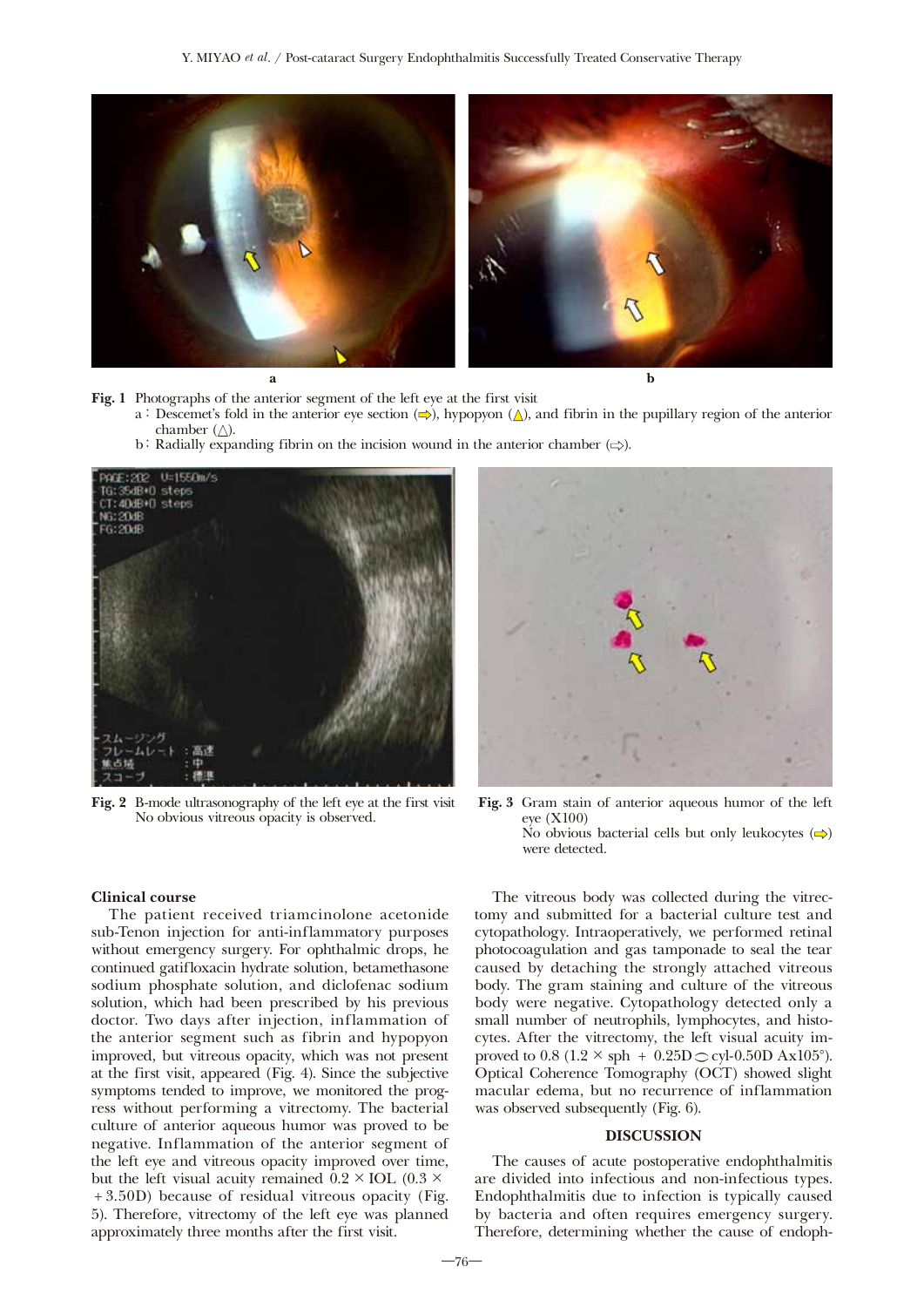Y. MIYAO *et al*. / Post-cataract Surgery Endophthalmitis Successfully Treated Conservative Therapy



Fig. 4 B-mode ultrasonography of the left eye 2 days after sub-Tenon injection of triamcinolone acetonide Vitreous opacity that was not present at the first visit is observed.



- Fig. 5 Findings of the left eye 3 months after the first visit
	- a: Hypopyon and fibrin observed at the first visit disappeared.
	- b: Vitreous opacity is observed.
	- c: Vitreous opacity has improved from the 2<sup>nd</sup> day after injection but remains on B-mode ultrasonography  $(\Rightarrow)$ .



- Fig. 6 Fundus photograph and OCT finding of the left eye 1 month after vitrectomy
	- a: Vitreous opacity has improved.
	- b: Macular edema is observed  $\implies$ ).

thalmitis is infection is critical. While the symptoms of bacterial infection are prominent and progressive, our case was relatively mild at the first visit. A previous study reported that about 3/4 of postoperative endophthalmitis after cataract surgery develops with eye pain [3], but our case presented no eye pain. Although more than one day had passed from the onset to the first visit, the visual acuity did not further decrease, and